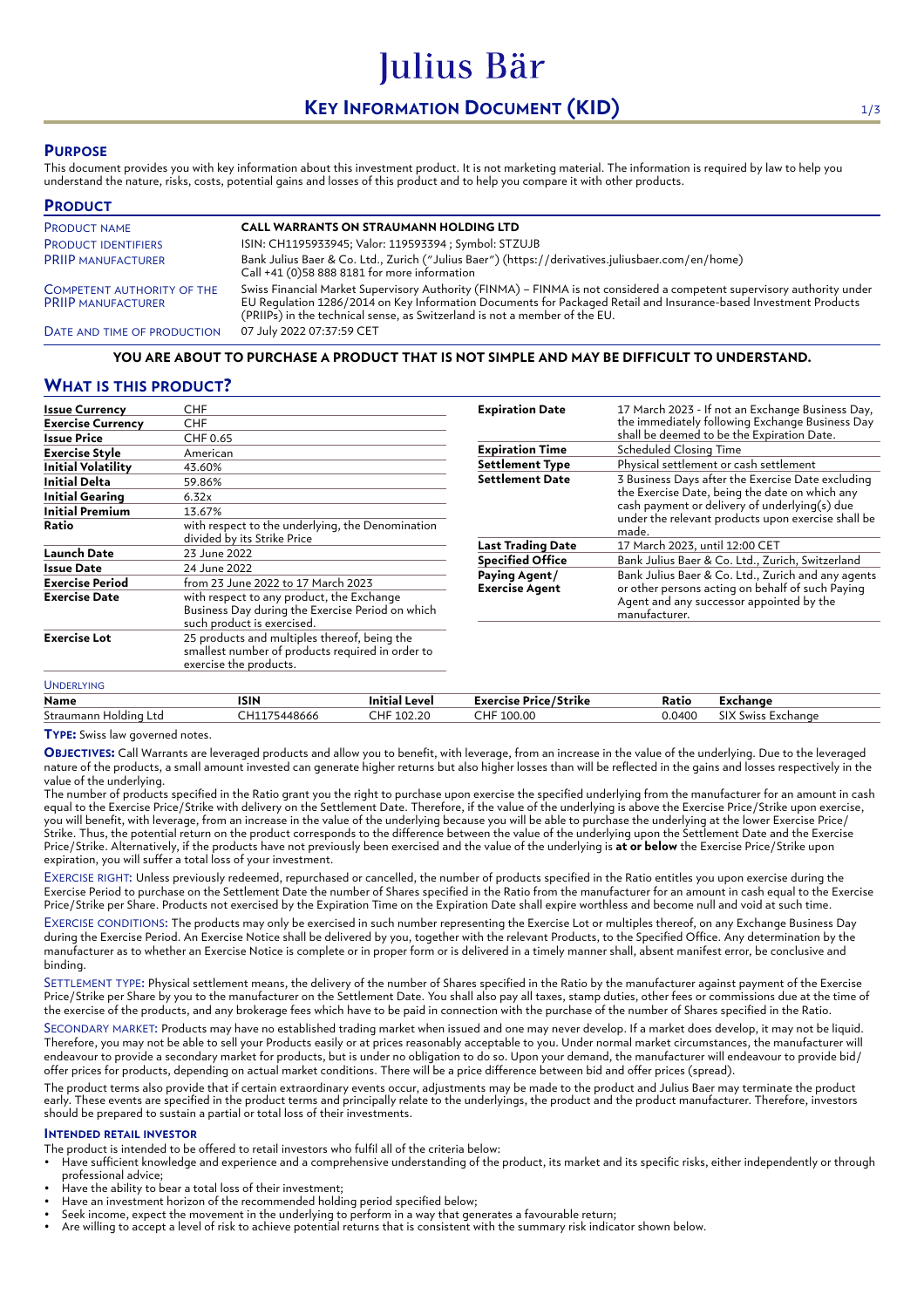# **WHAT ARE THE RISKS AND WHAT COULD I GET IN RETURN?**

### **RISK INDICATOR**



Lower risk Higher risk

The risk indicator assumes you keep the product until maturity. The actual risk can vary significantly if you cash in at an early stage and you may get back less. You may not be able to sell your product easily or may have to sell at a price that significantly impacts on how much you get back.

The summary risk indicator is a guide to the level of risk of this product compared to other products. It shows how likely it is that the product will lose money because of movements in the markets or because Julius Baer is not able to pay you.

Julius Baer has classified this product as 7 out of 7, which is the highest risk class. This rates the potential losses from future performance at a very high level, and poor market conditions are very unlikely to impact Julius Baer's capacity to pay you.

#### **Be aware of currency risk. If the currency of your account is different to that of this product, you will be exposed to currency risk, so the final return you will get depends on the exchange rate between the two currencies. This risk is not considered in the indicator shown above.**

In the event of physical delivery of the underlying on termination of the product, you may incur a loss if the value of the underlying decreases between termination of the product and the date when it is credited to your securities account.

This product does not include any protection from future market performance, so you could lose some or all of your investment.

If Julius Baer is not able to pay you what is owed, you could lose your entire investment.

#### **PERFORMANCE SCENARIOS**

**Market developments in the future cannot be accurately predicted. The scenarios shown are only an indication of some of the possible outcomes based on recent returns. Actual returns could be lower.**

| Investment: CHF 10,000    |                                                                           | 17 March 2023<br>(Recommended holding period) |
|---------------------------|---------------------------------------------------------------------------|-----------------------------------------------|
| <b>Stress scenario</b>    | What you might get back after costs<br>Percentage return (not annualised) | <b>CHF 0.00</b><br>$-100.00\%$                |
| Unfavorable scenario      | What you might get back after costs<br>Percentage return (not annualised) | <b>CHF 0.00</b><br>$-100.00\%$                |
| Moderate scenario         | What you might get back after costs<br>Percentage return (not annualised) | CHF 3,300.83<br>$-66.99\%$                    |
| <b>Favorable scenario</b> | What you might get back after costs<br>Percentage return (not annualised) | CHF 20,267.06<br>102.67%                      |

This table shows the money you could get back during the lifetime of this product under different scenarios, assuming that you invest CHF 10,000. The scenarios shown illustrate how your investment could perform. You can compare them with the scenarios of other products.

The scenarios presented are an estimate of future performance based on evidence from the past on how the value of this investment varies, and are not an exact indicator. What you get will vary depending on how the market performs and how long you keep the product. The stress scenario shows what you might get back in extreme market circumstances, and it does not take into account the situation where Julius Baer may not be able to pay you.

This product cannot be easily cashed in. This means it is difficult to estimate how much you would get back if you cash in before maturity. You will either be unable to cash in early or you will have to pay high costs or make a large loss if you do so.

The figures shown include all the costs of the product itself, but may not include all the costs that you pay to your advisor or distributor. The figures do not take into account your personal tax situation, which may also affect how much you get back.

# **WHAT HAPPENS IF JULIUS BAER IS UNABLE TO PAY OUT?**

You are exposed to the risk that Julius Baer might be unable to meet its obligations in connection with the product for instance in the event of bankruptcy or an official directive for resolution action. This may materially adversely affect the value of the product and could lead to you losing some or all of your investment in the product. The product is not a deposit and as such is not covered by any deposit protection scheme.

# **WHAT ARE THE COSTS?**

The Reduction in Yield (RIY) shows what impact the total costs you pay will have on the investment return you might get. The total costs take into account one-off, ongoing and incidental costs.

The amounts shown here are the cumulative costs of the product itself, for the indicated holding period(s). They include potential early exit penalties. The figures assume you invest CHF 10,000. The figures are estimates and may change in the future.

| <b>COST OVER TIME</b>  |                                                             |
|------------------------|-------------------------------------------------------------|
| Investment: CHF 10,000 | If you cash in at the end of the recommended holding period |
| Total costs            | CHF 0.16                                                    |
| Impact on return (RIY) | 0.00%                                                       |

The reduction in yield shown in the above table is not annualised, which means it may not be comparable to the reduction in yield values shown in other key information documents.

The costs shown in the table above represent how much the expected costs of the product would affect your return, assuming the product performs in line with the moderate performance scenario.

The person selling you or advising you about this product may charge you other costs. If so, this person will provide you with information about these costs, and show you the impact that all costs will have on your investment over time.

#### **COMPOSITION OF COSTS** The table below shows:

• The impact of the different types of costs on the investment return you might get at the end of the recommended holding period.

The meaning of the different cost categories.

**The table shows the impact on return.**

| One-off costs    | Entry costs         | 0.00% | The impact of the costs already included in the price.              |
|------------------|---------------------|-------|---------------------------------------------------------------------|
|                  | Exit costs          | 0.00% | The impact of the costs of exiting your investment when it matures. |
| Ongoing costs    | Transaction costs   |       | N/A                                                                 |
|                  | Other ongoing costs |       | N/A                                                                 |
| Incidental costs | Performance fee     |       | N/A                                                                 |